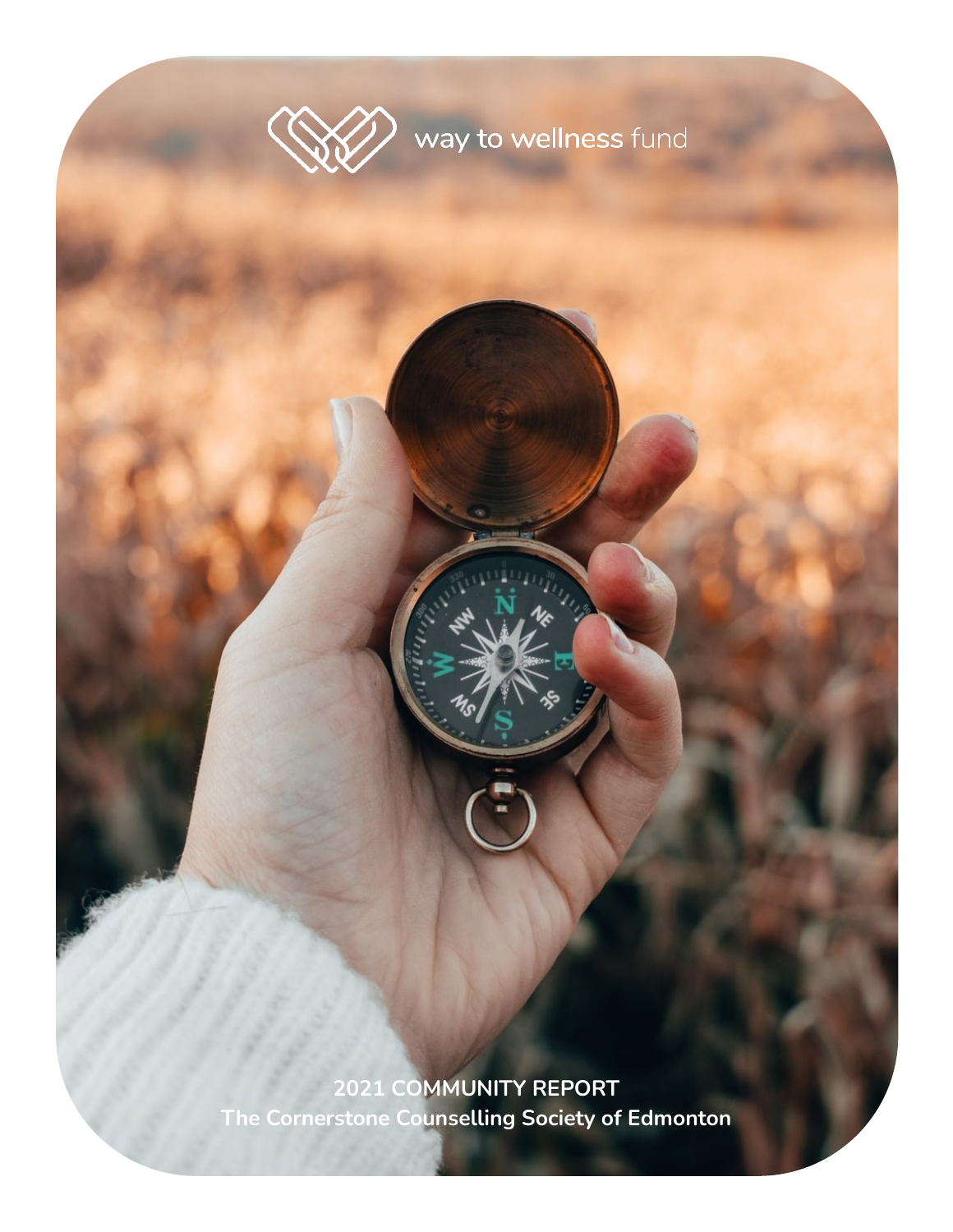### **BOARD CHAIR MESSAGE**

The Way to Wellness Fund, formerly the Compassion Fund, was established in 1977 when The Cornerstone Counselling Society of Edmonton first began providing professional counselling services to low-income Albertans in need.

Now, 44 years later, the Way to Wellness Fund still enables households with lower incomes to receive subsidies that support up to 90 per cent of the cost of each counselling hour. The Fund provided more than \$705,000 in subsidized in-person and online counselling in 2021 through Cornerstone Counselling in Edmonton.

Every penny contributed to the Way to Wellness Fund subsidizes no-to-low-income clients' counselling sessions. No donations support overhead costs.

Clients of Cornerstone Counselling are some of the greatest supporters of the Way to Wellness Fund. They pay the standard \$200 per counselling hour fee which is the rate recommended by the Psychologists' Association of Alberta that most psychologists charge. A portion of their fees are then contributed to the Way to Wellness Fund. The advantage of receiving professional counselling through Edmonton's most established counselling organization and Northern Alberta's largest nonprofit provider is that our main purpose is to help low income families during their time of greatest need.

Other Way to Wellness Fund funding comes from people like you, our donors, or prospective donors. We also receive support from various foundations, granting agencies and businesses that care about helping disadvantaged Albertans and through our fundraising campaigns and events. Every single supporter is valuable to us, and every penny makes a difference in someone's life.

Research shows that the pandemic has impacted people who are financially disadvantaged most seriously. People with lower incomes often work in retail or service, and workers in these sectors have

lost significant income due to layoffs, shutdowns, and quarantines. Relationship problems, anxiety, suicidal thoughts, and depression have always been common reasons that our clients seek us out, but we've seen that these issues have intensified profoundly during the pandemic. Moreover, we are now seeing more clients who are suffering from exhaustion, intense grief, feelings of isolation, and financial problems.

Please help us—support WTWF however you are able to—and help those who are in need of professional counselling but can't afford it. Demand for subsidized counselling services has never been greater than now. Mental health casualties continue to mount throughout this long and devastating pandemic.

Dillorley

**David Morley Board Chair The Cornerstone Counselling Society of Edmonton**

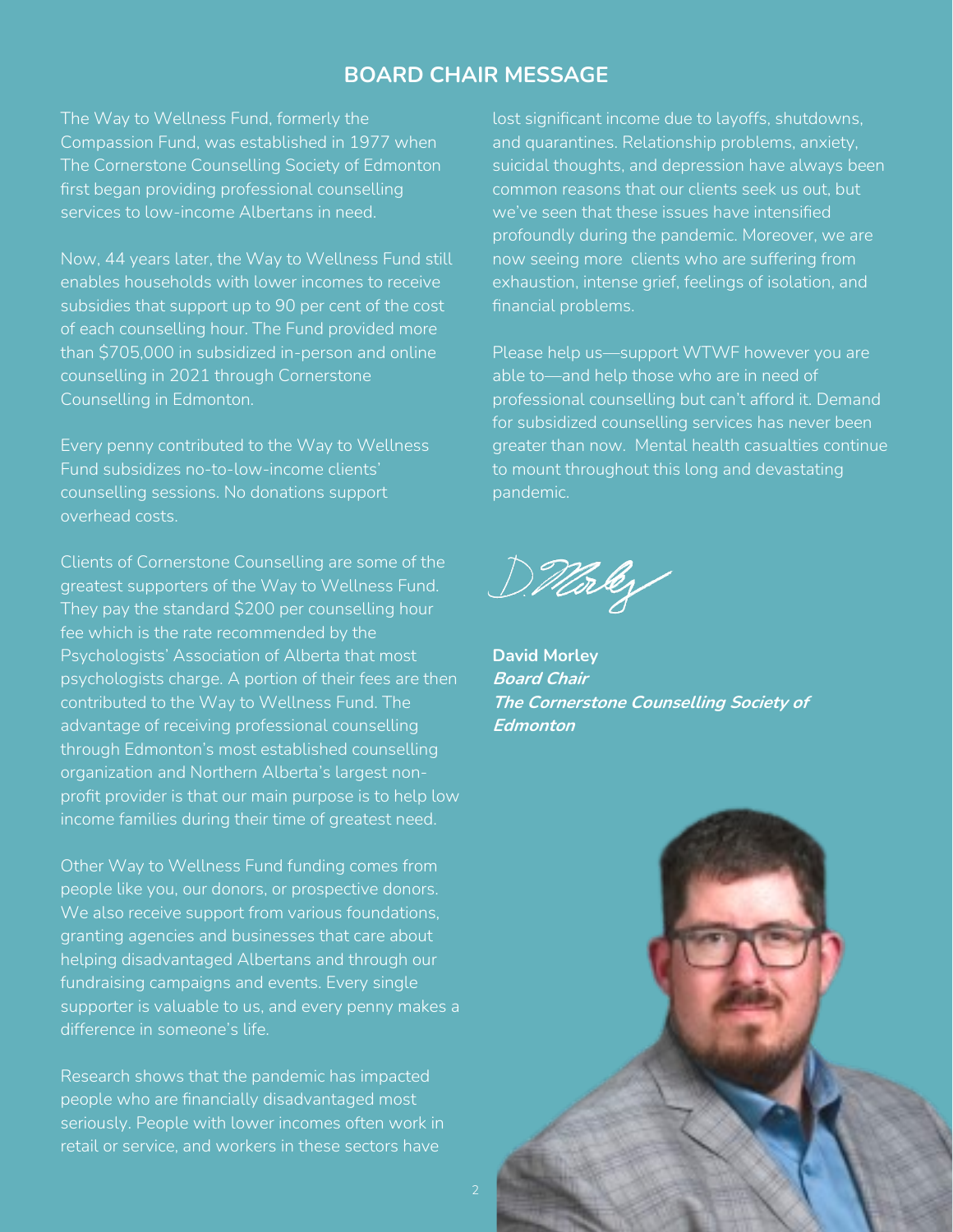## **THE CORNERSTONE COUNSELLING SOCIETY OF EDMONTON**

The Cornerstone Counselling Society of Edmonton was registered as a charitable organization in 1977. We are Northern Alberta's largest non-profit counselling agency and are committed to raising money in the community for subsidies so that underserved, low-income families can receive professional treatment. Also, a portion of fees from every full-fee paying client at Cornerstone Counselling is contributed to the Way to Wellness Fund which supports the counselling subsidies.

In addition to providing professional, accessible, and affordable counselling, Cornerstone offers workshops, psychotherapy training, and other mental health services. We value equity, diversity, inclusion, and serve everyone without discrimination from all backgrounds regardless of race, age, gender, sexuality, background, faith, or income-level.

As a result of the COVID-19 pandemic, much of our community's mental health has been negatively impacted—especially those who were already struggling with mental health issues. Mental Health Research Canada surveyed 1,800 Canadian adults in April 2020 and another 3,005 in February of 2021 and the findings show:

- In April 2020, 7% of respondents self-reported that they were struggling with anxiety
- This number tripled to 25% by February, 2021
- Reports of depression also increased from 6% to 17%
- Along with this, Statistics Canada reports that the prevalence of mental disorders is more than four times higher among those who experienced feelings of loneliness or isolation as an impact of the COVID-19 pandemic.

People are continuing to experience feelings of hopelessness, stress, and emotional pain due to financial hardships and the loss of loved ones. As a result, the demand for our Affordable Counselling Program has increased at an unprecedented rate.

Over the past six years, mental health concerns have been steadily on the rise:

**Anxiety:** 25% increase **Stress**: 25% increase **Childhood/past issues:** 24% increase **Emotional concerns:** 21% increase

**Relationship concerns:** 19% increase **Self-esteem concerns:** 19% increase **Family concerns:** 17% increase **Career concerns:** 10% increase

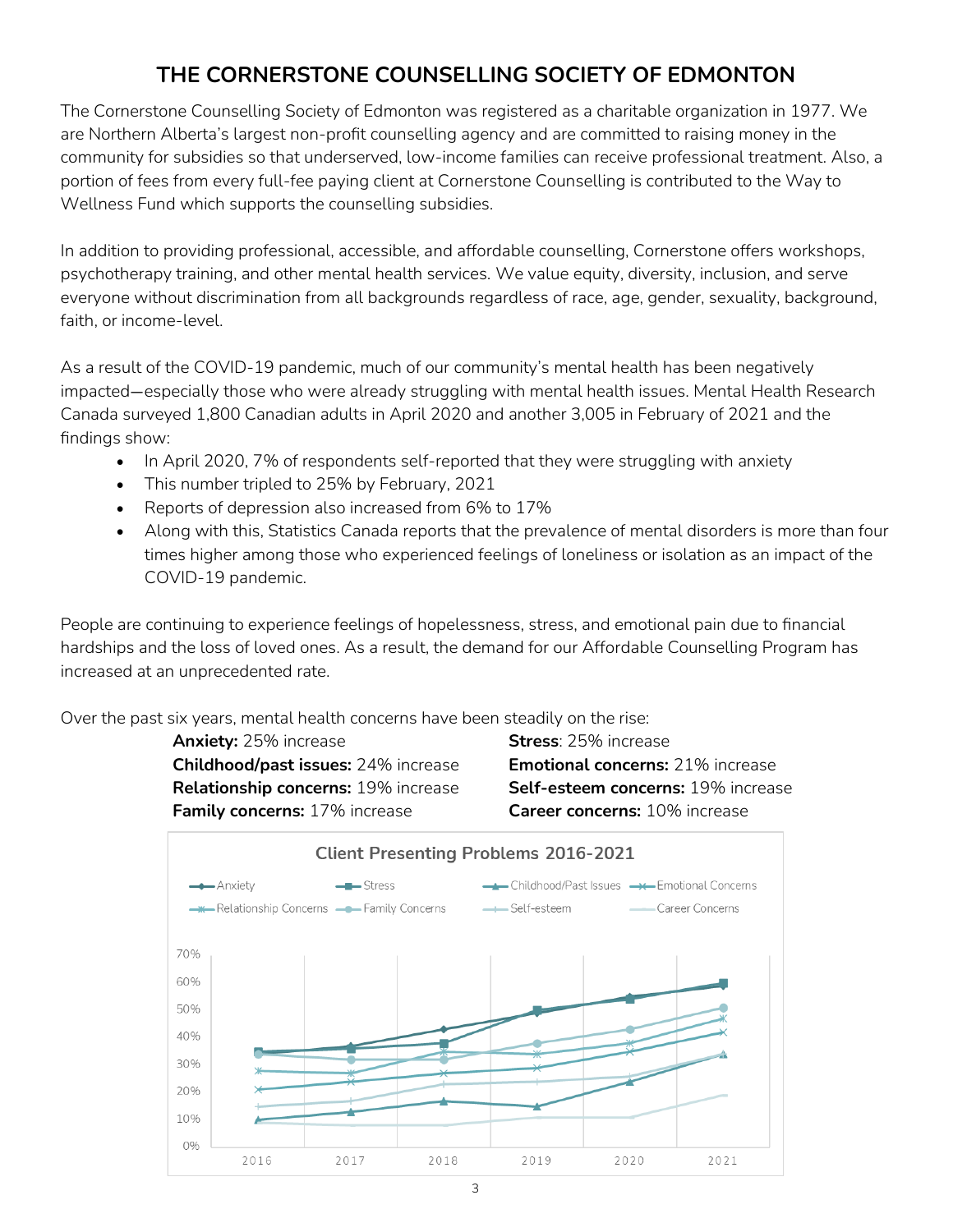## **THE NEED FOR CORNERSTONE HAS NEVER BEEN GREATER**

In 2020 and 2021, Cornerstone experienced record-breaking years in terms of number of client hours. We provided:

- 19,775 counselling hours to 4,585 clients in these years, despite an initial slow-down due to COVID-19;
- Counselling at reduced rates for 55% of our clients with an average of 105 subsidized counselling hours each week



In terms of Cornerstone's mix between full-fee and subsidized clients, there has been an 8% increase in subsidized clients vs. full-fee clients comparing 2016 and 2021. Of the subsidized clients, there has been an 11% increase in heavily subsidized clients and there has been a 4% increase in \$20 - \$40 clients in 2021 as compared to 2016.

There has been a 30% increase in subsidized clients overall over the past five years.



There has been a 38% increase in subsidized clients who have participated in individual counselling in comparing 2021 to 2016. The largest increase (45%) was with female subsidized clients—an increase of 367 female clients in comparing 2021 to 2016. There was an increase of 24% in males (an increase of 81 male clients) who participated in subsidized individual counselling in comparing 2021 to 2016.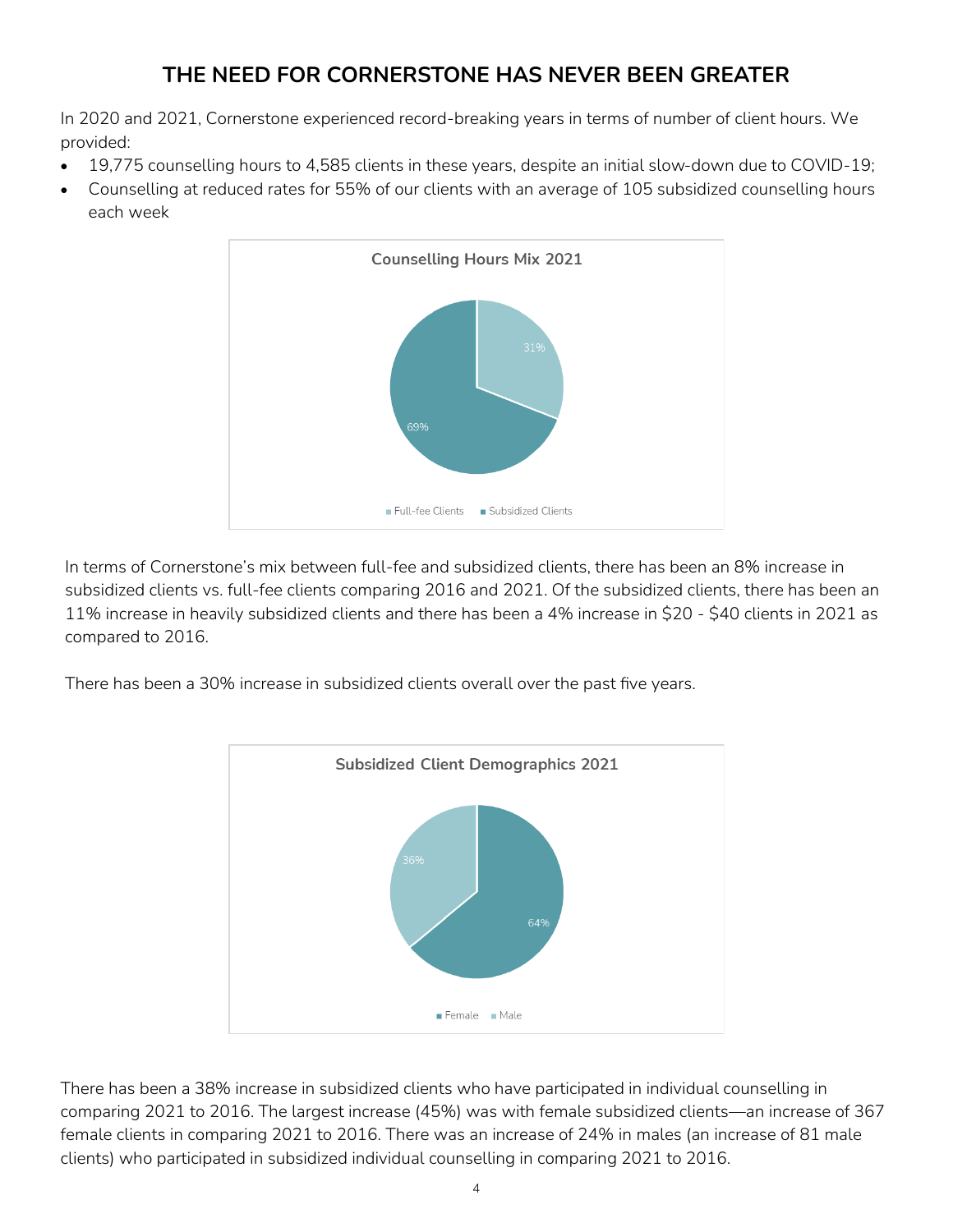### **EATING DISORDER SUPPORT**

As part of her youth group, Rose mentors young girls attending high school. A couple years ago, however, she sought help for herself. Rose had an eating disorder, and she was in the middle of her university degree. The stress of school compounded the stress in her personal life, and her eating disorder made it all worse. In a short amount of time, she lost a considerable amount of weight. Her friends and family noticed how different she looked, but their relationships had become strained, and they felt like they couldn't help her. Rose was more alone than ever and felt like life would only get worse.

"There was a feeling of emptiness from trying to incorporate all these different elements of my life," she says. "At that point, it was overwhelming. I needed perspective from outside my friends and family." She'd tried several counsellors, but none felt



right. She felt judged sometimes; with others, the experience was rushed and impersonal. When a friend from her youth group recommended Cornerstone Counselling, she gave it a try.

She was matched with a counsellor who, to Rose's surprise, asked if she'd prefer a faith-based approach. She did, and instantly she felt at home. It wasn't just the element of faith—it was the sense of trust, respect and acceptance. "It's a vulnerable state to be in," Rose says. "But my counsellor is very accommodating, and I really believe Cornerstone cares. I appreciate all the effort they've put in and all the support they've given me." She believes that if she hadn't found Cornerstone, she would have given up on therapy. "My eating disorder was causing my life to unravel," she adds. "All my relationships were suffering, and I was becoming a completely different person. Then I found Cornerstone."

Today, Rose says she still struggles with her eating disorder, but it's much more manageable. More than that, it's also made her a better mentor, and she's recommended Cornerstone to other girls looking for help. "It took me a lot of years to share that I had an eating disorder, but I feel like now I'm comfortable using it as a learning opportunity," she says. "It's equipped me with what I need to help others."

#### **Helping Youth In Need**

Cody's family and friends created the Cody Sharun Memorial Youth Subsidy Fund within the Way to Wellness Fund to ensure that all youth in need of counselling can get it, no matter what their financial circumstances are.

To help youth thrive by getting much-needed counselling support, please contribute to the Cody Sharun Memorial Youth Subsidy Fund. For more information call us at 780-482-6215 ext. 235.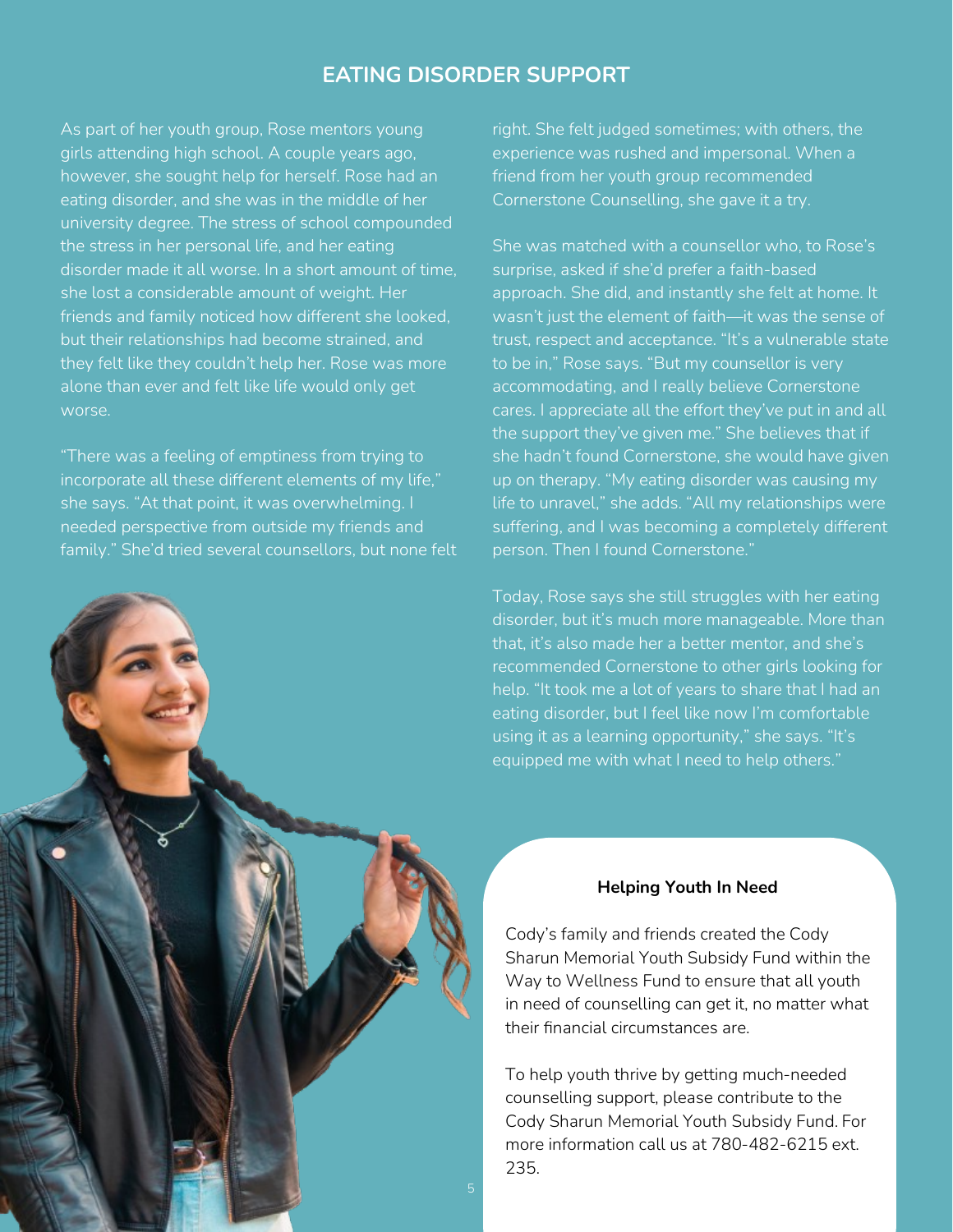## **WAY TO WELLNESS FUND SUBSIDIES**

- There has been a 33% increase in the number of subsidies provided (2,397.25 more) since 2017.
- An average of 5,977 subsidies have been provided each year over the past five years 2017–2021.
- The number of subsidies provided increased by 16% between 2020 and 2021.
- The number of subsidies provided increased by 21% since 2019 (most of this time has been during the pandemic).



## **COST OF SUBSIDIES PROVIDED**

#### **2020**

- 6,240 subsidies provided (up 303 or 5% from 2019)
- \$520,405 in subsidies provided

#### **2021**

- 7,608 subsidies provided (up 1,368 or 18% from 2020)
- \$92.72 average subsidy provided in 2021 (an increase of \$9.32 or 10% as compared to 2020)
- \$705,412.50 in subsidies provided (an increase of \$187,007.50 or 26% as compared to 2020)

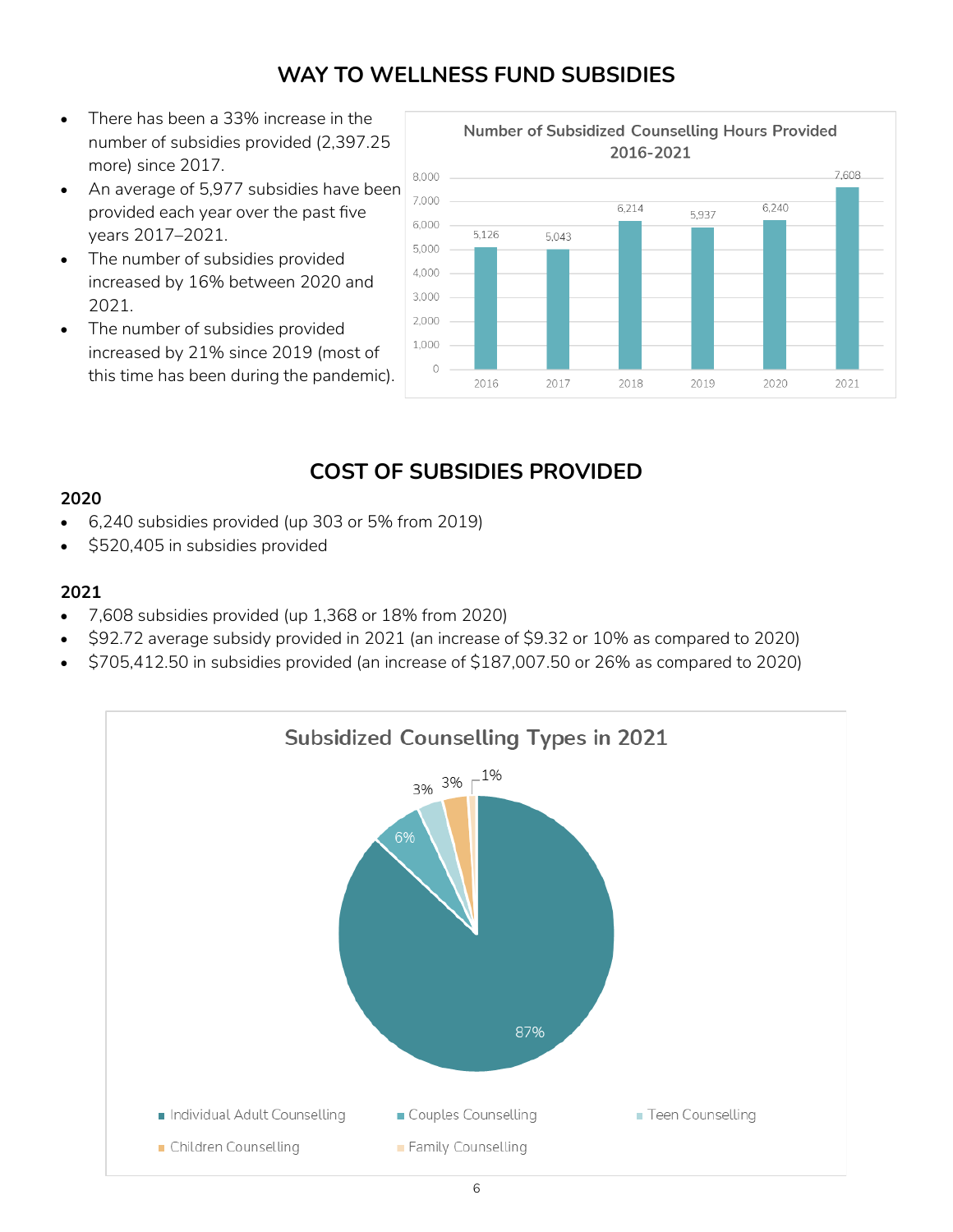### **WAY TO WELLNESS FUND SUBSIDIES**



• In 2021, 11% of Cornerstone's subsidized clients live outside of Edmonton

• People living outside of Edmonton received 20% of available subsidy dollars in 2021

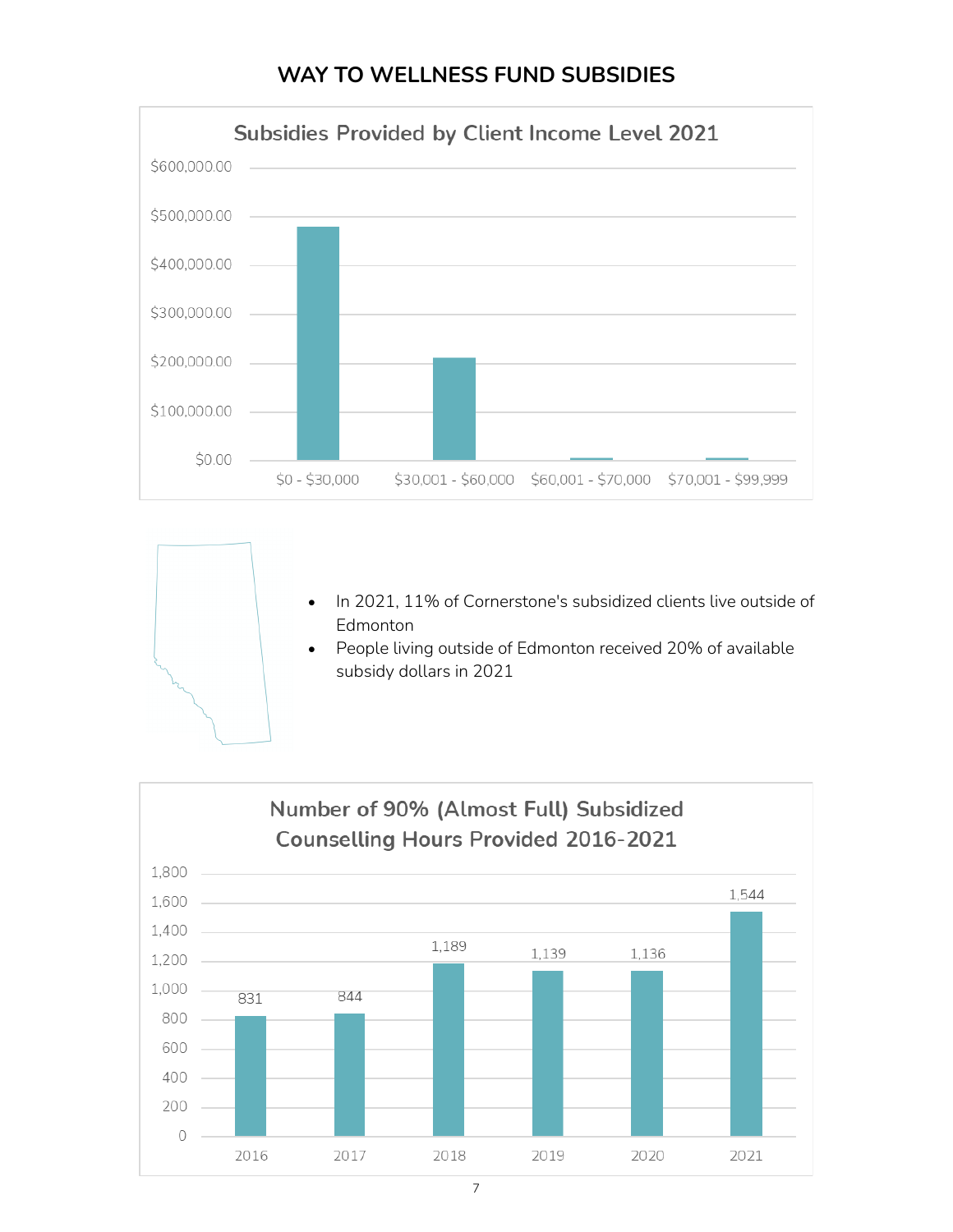### **SUICIDAL THOUGHTS TURNED TO REVITALIZATION AND HOPE**

We're very grateful to our client, Bill, for sharing his battle with depression with us. Thankfully, he was referred to Cornerstone Counselling by his physician when he was in dire need of help. Bill was severely depressed during the pandemic. He almost ended his own life.

Bill was completely overwhelmed with life, and with good reason. He went on a medical stress leave from his job, and shortly thereafter, his employer terminated him. Weeks later, his wife of 35 years blindsided him with divorce papers after draining their bank account and retirement savings. Bill was gutted, broke, and alone.

"My first session at Cornerstone was a lifesaver," says Bill. "From the moment I met my counsellor, he immediately put me at ease. I felt like I was in a washing machine with all this stuff and didn't know where to turn. My counsellor got me to focus on each individual issue and analyze where I was with it, and this gave me a tremendous coping mechanism."

In their third session together, Bill completed a stress test to determine his personal resources. He had achieved some great things in his career, and his counsellor asked him to reflect on his natural traits of tenaciousness and resourcefulness.

"My counsellor told me, 'You've found ways to do things that no one else thought of and turned situations into something really positive. Remember you're too resourceful to let things get out of hand, so deal with them in the moment,'" remembers Bill. "So now, whenever I see things starting to slide, I come back to that one word: resourceful. That has stuck with me since the day he said that."

"My counsellor was able to get to my core, almost as though he was inside my head," explains Bill. He knew how I was thinking, enabled me to organize all my thoughts, and build the future I

deserve. Counselling at Cornerstone saved my life." Providing life-changing, and in the case of Bill, lifesaving counselling experiences to people in need is our passion. Through the generous support of donors like you, The Cornerstone Counselling Society of Edmonton has helped people like Bill since 1977.

Bill received professional counselling at Cornerstone for only \$20 per session thanks to subsidies provided by our generous donors and supporters. Bill paid \$80 for four sessions and the Way to Wellness Fund provided \$720 in subsides. These small investments by Bill himself and by Cornerstone clients and supporters saved his life.

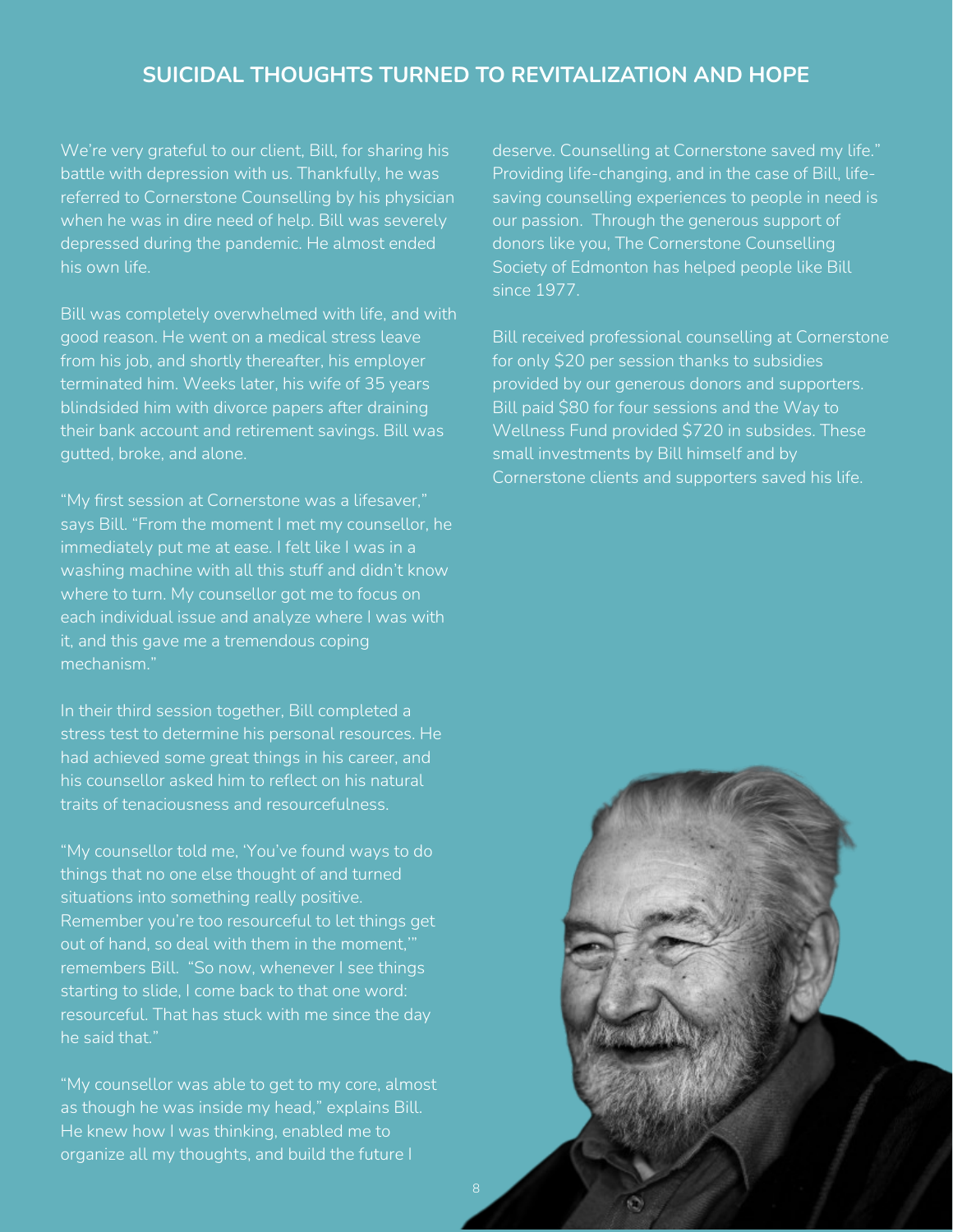## **CLIENT REFERRAL SOURCES 2021**

Cornerstone works with hundreds of referral partners throughout Alberta to ensure that people in the greatest need are made aware of available subsidies through the Way to Wellness Fund.

Subsidies are provided from the Way to Wellness Fund and are awarded based on need and verification of household income.

"Cornerstone has been very easy to work with. We are pleased that Cornerstone has a wide variety of therapists available and are able to see patients quite quickly after they've been referred. The office manager, Sheila Wray, has been accessible and kind. Overall, our referral process has been well-structured and smooth running."

#### **Lori Deverdenne Behavioural Health Consultant Edmonton West Primary Care Network**

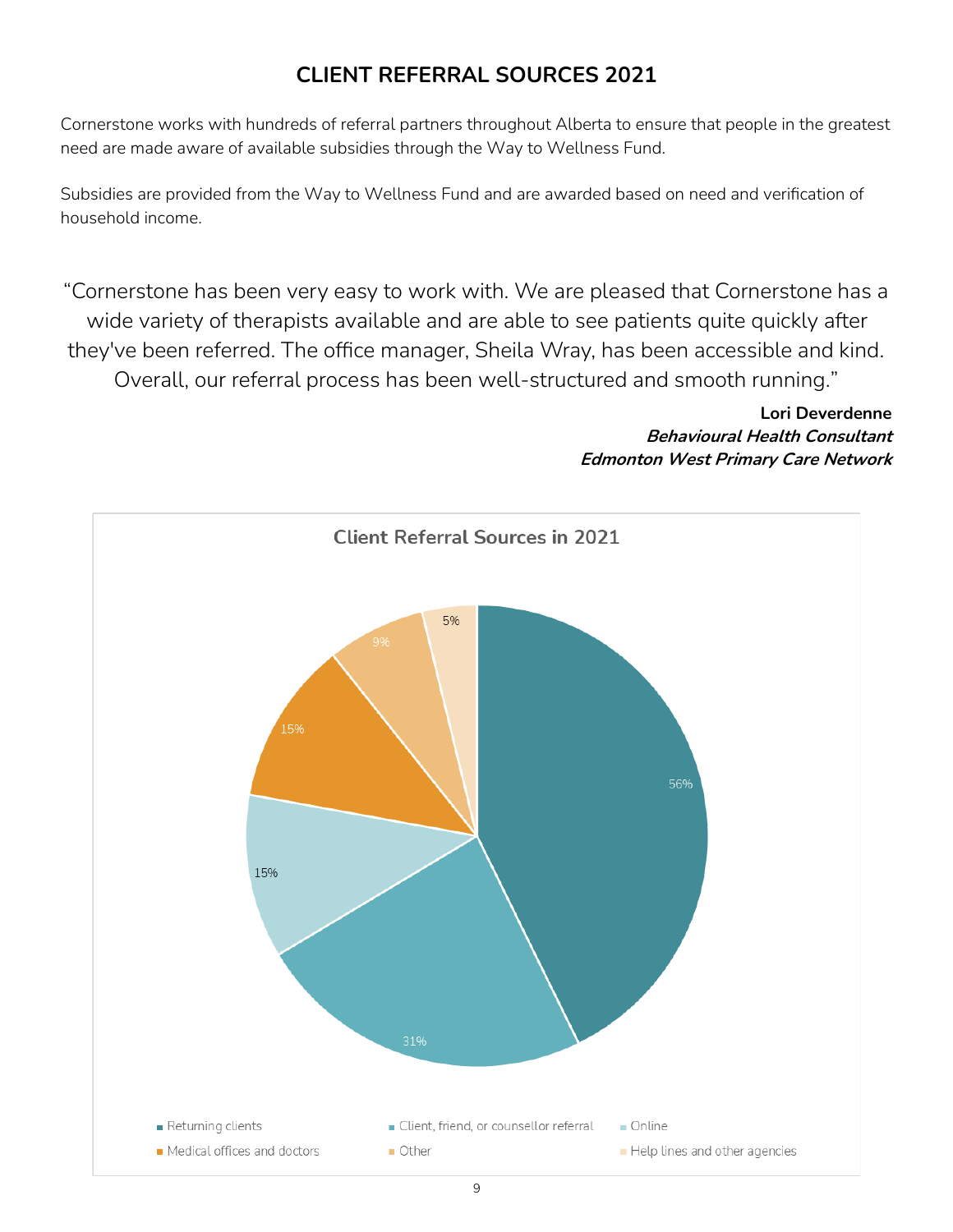# **WAY TO WELLNESS FUND FINANCIALS**

|                                                                    | 2021<br><b>Actual</b> | 2020<br><b>Actual</b>   |
|--------------------------------------------------------------------|-----------------------|-------------------------|
| <b>Revenue</b>                                                     |                       |                         |
| Cornerstone Client Contributions                                   | \$530,697.29          | \$345,572.34            |
| The Leder Charitable Foundation                                    | \$50,000              | \$35,000                |
| Cody Sharun Youth Subsidy Fund                                     | \$2,758               | \$0                     |
| Grants                                                             | \$64,000              | \$54,720                |
| <b>Church Contributions</b>                                        | \$7,184               | \$10,167                |
| Compassionate Christmas Donor Fund                                 | \$26,107              | \$1,004                 |
| <b>Individual Donors</b>                                           | \$24,666.21           | \$34,395.66             |
| <b>Business Donors</b>                                             | \$0                   | \$860                   |
| Invite the Light Fundraising Luncheon                              | \$0                   | \$38,686                |
| <b>TOTAL REVENUE</b>                                               | \$705,412.50          | \$520,405               |
| <b>Way to Wellness Reserve Fund</b>                                |                       |                         |
| This fund is supported by our monthly donors and online supporters |                       |                         |
| Balance                                                            |                       | \$69,599.17 \$55,773.38 |
| <b>Expenses</b>                                                    |                       |                         |
| Affordable Counselling Subsidies for Lower Income Households       | \$705,412.50          | \$520,405               |
| Way to Wellness Fund as of December 31                             | \$69,599.17           | \$55,773.38             |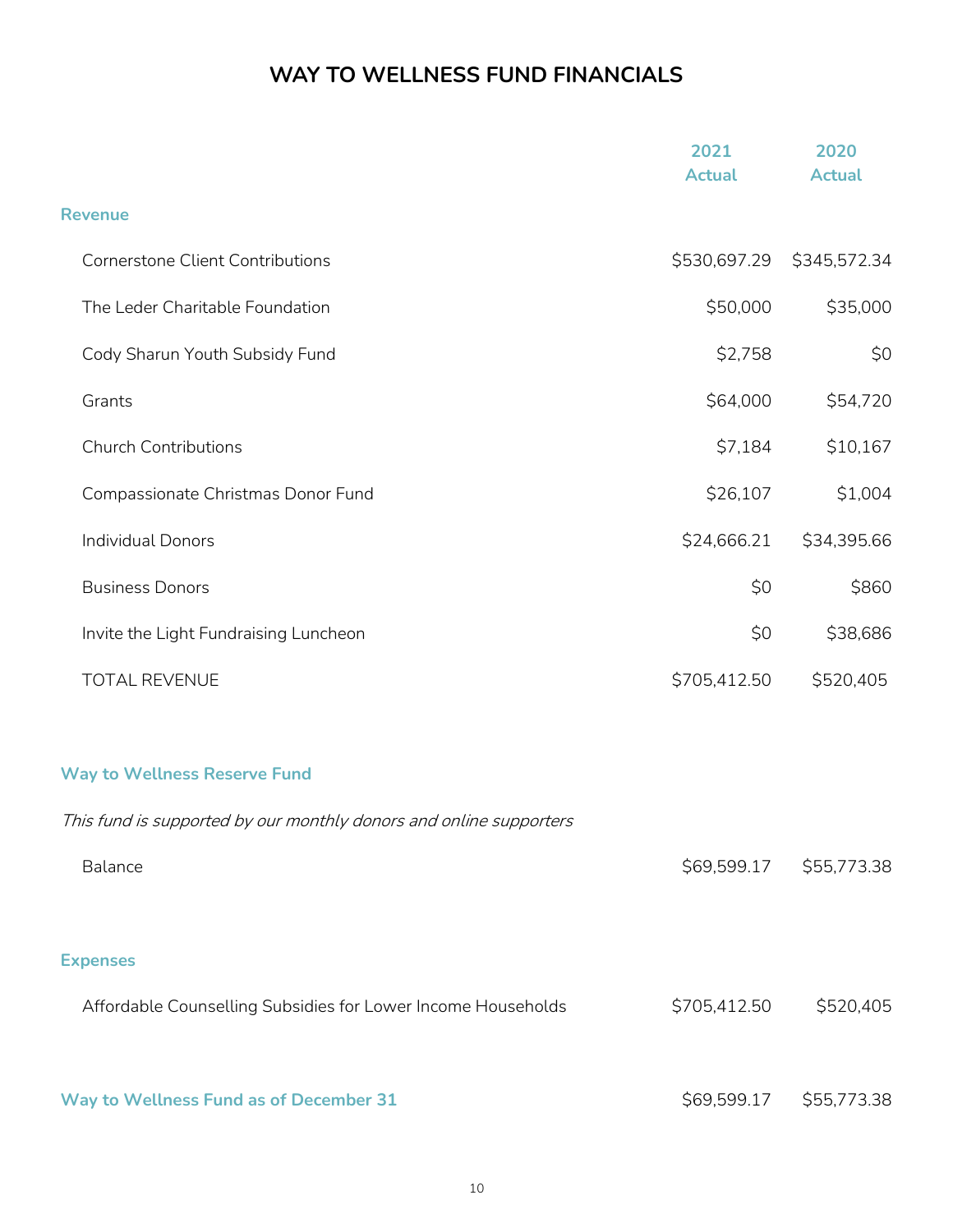## **CORNESTONE IS GROWING**



Cornerstone been hiring additional registered psychotherapists to meet the growing demand from our Affordable Counselling Program so that more Albertans will be able to access the mental health resources they need, when they need them, and at a rate they can afford.

Unfortunately, COVID-19 has caused a decrease in revenue streams that we normally depend on from the community to support our client services. This puts current and future capacity of our Affordable Counselling Program at risk. We need to find additional funding from individuals, businesses, foundations, and grants for our Affordable Counselling Program or we will be left with no choice but to add to our growing waitlist of people hoping to access psychotherapy at an affordable cost.

Please contact us if you, your family, or workplace is interested in starting a trust fund within the Way to Wellness Fund to help low-income individuals or families to receive the professional counselling help that they need but can't afford.

**The Cornerstone Counselling Society of Edmonton**

#302, 10140 – 117 Street NW Edmonton, AB T5K 1X3

Phone: 780-482-6215 Email: office@cornerstonecounselling.com **Cornerstone's CRA#: 106974702RR0001**